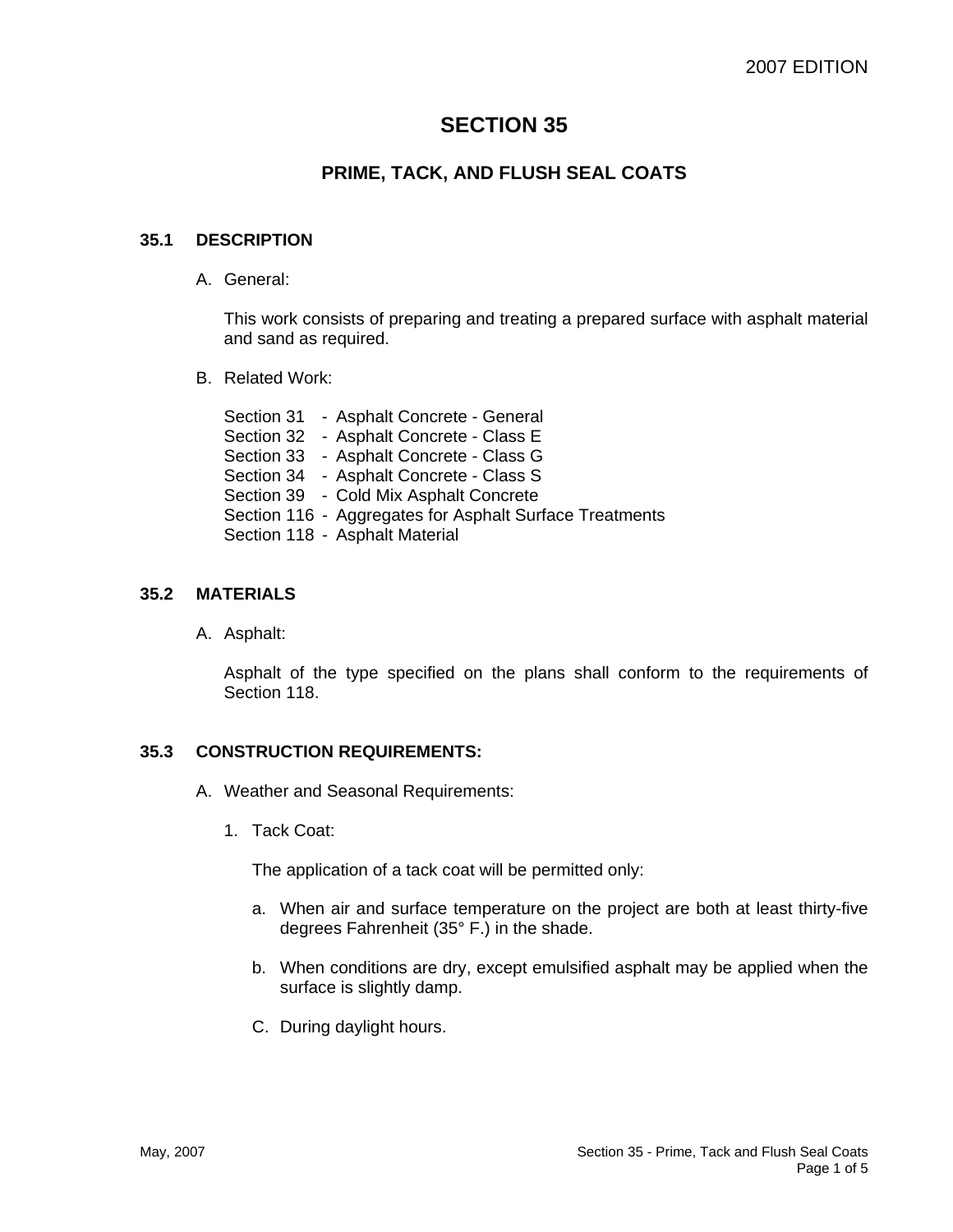- d. When the wind does not adversely affect the spraying operation.
- 2. Prime Coat:

The application of a prime coat will be permitted only:

- a. When the air and surface temperatures on the project are both at least sixty degrees Fahrenheit (60 $^{\circ}$  F.) in the shade. The temperature requirement may be waived by the Engineer.
- b. When conditions are dry.
- c. During daylight hours.
- d. When wind does not adversely affect the spraying operation.
- 3. Flush Seal Coat:

The application of a flush seal coat will be permitted only:

- a. When air and surface temperatures on the project are both at least fifty degrees Fahrenheit (50° F.) in the shade.
- b. When the surface is dry or slightly damp.
- c. When the wind does not adversely affect the spraying operations.
- d. During daylight hours.
- B. Dilution of Emulsified Asphalt:

Emulsified asphalt shall be diluted and uniformly mixed, prior to application, by adding potable water in the distributor and, if necessary, agitating the mixture. The rate of dilution shall be as directed by the Engineer to fit weather and road surface conditions.

The temperature of the emulsified asphalt and water at the time of dilution shall be sufficient to prevent adverse effects on the mixture and to facilitate mixing.

C. Equipment:

The following minimum equipment or its equivalent as determined by the Engineer shall be furnished by the Contractor:

1. A rotary broom with water distribution capability or a vacuum sweeper to remove material with minimal fugitive dust emissions.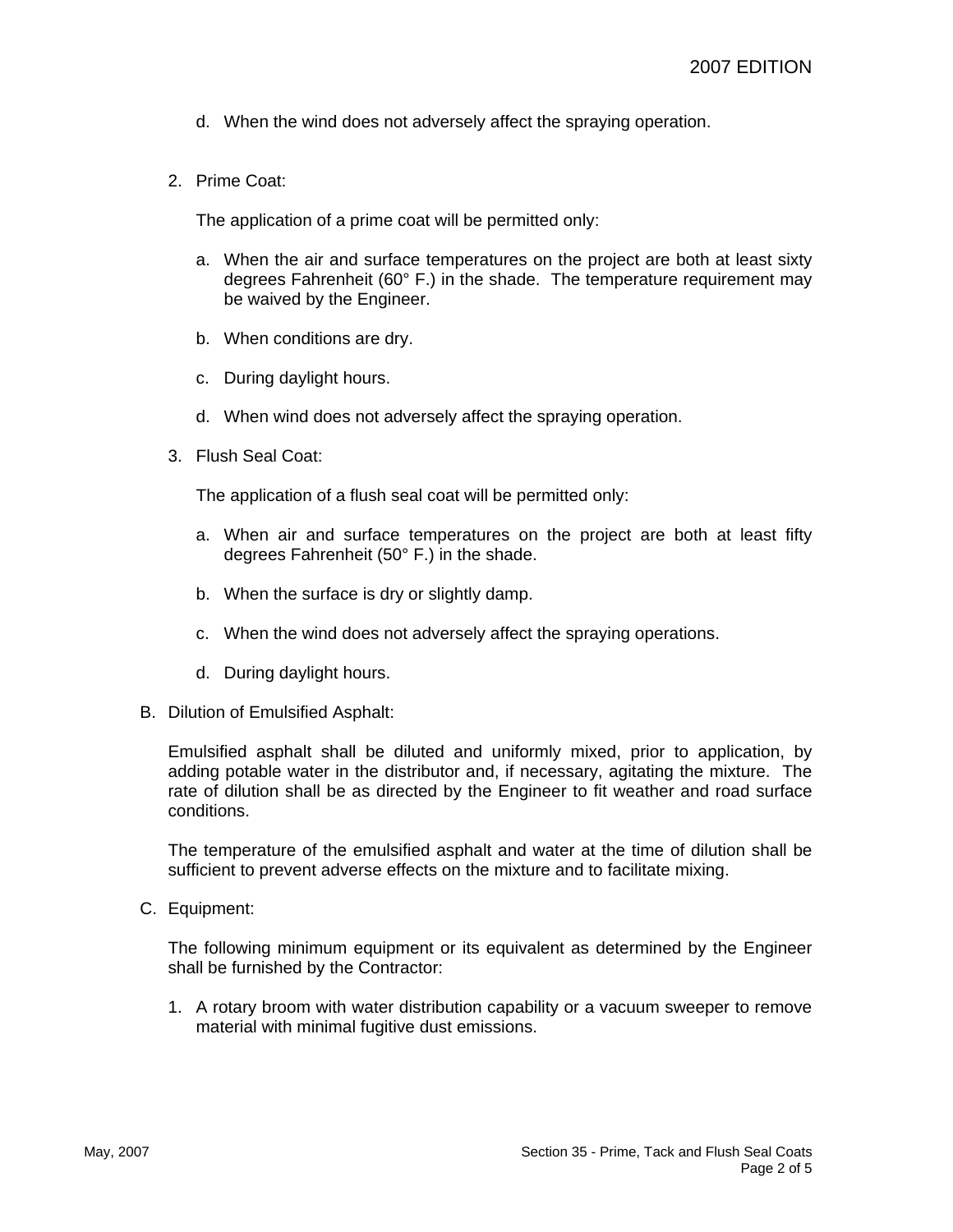- 2. Equipment for heating the asphalt material in or at the tank car, transport truck or distributor shall be designed and constructed to heat the material without burning, scorching, or overheating, and with positive control of the heat. The introduction of live steam directly into the material will not be permitted.
- 3. Distributors used in applying the asphalt material shall be self-propelled, equipped with pressure-type mechanical circulating pumps and valves, a heating system and insulated tank that will provide the uniform required temperature throughout the entire contents of the distributor tank. Detachable distributor units separate from the tank will not be allowed.

The distributor shall be designed and constructed to apply the heated asphalt material to the road surface in accurately measured quantities and maintain the specified rate uniformly during the distribution of the entire tank load, regardless of change in gradient, superelevation, direction, or content level in the tank. Calibration runs for verification shall be made at the start of the work, as required by the Engineer.

The spray nozzles shall be designed, sized, and arranged to insure uniform distribution of heated asphalt material at the designated quantities, in an overlapping fan-shaped spray without surge, streaks, ridges, or bare spots. A strainer shall be provided in the discharge line, if required, to prevent nozzles from clogging. The output of each nozzle on the bar shall be the same, and a test shall be made, if required, in advance of use to determine compliance with this requirement. Different sizes, heights, pressures, and settings of nozzles for different designated rates shall be furnished and installed by the Contractor, as required by the Engineer.

The distributor shall be equipped with a tachometer clearly visible to the operator, which will accurately show the speed in feet per minute.

Pressure metering distributors shall be furnished with an accurate pressure gauge showing the distribution pressure. Volume metering distributors shall be furnished with a pump tachometer or volume meter showing the volume furnished. The required equipment for the distributor shall also include an accurate mercury-actuated thermometer showing the temperature of the material in the tank and a contents gauge showing the number of gallons in the tank at any content level.

The distributor shall be equipped with adjustable spray bars so arranged that application width will be available in two (2) foot intervals from four (4) feet to at least sixteen (16) feet.

The distributor spray bars shall be capable of operating at a constant controlled height and shall be of the full circulating type. Each nozzle of the distributor bar shall be equipped with a cutoff valve, which stops the flow immediately without dripping. Compliance with these requirements must be proven before the distributor can be used.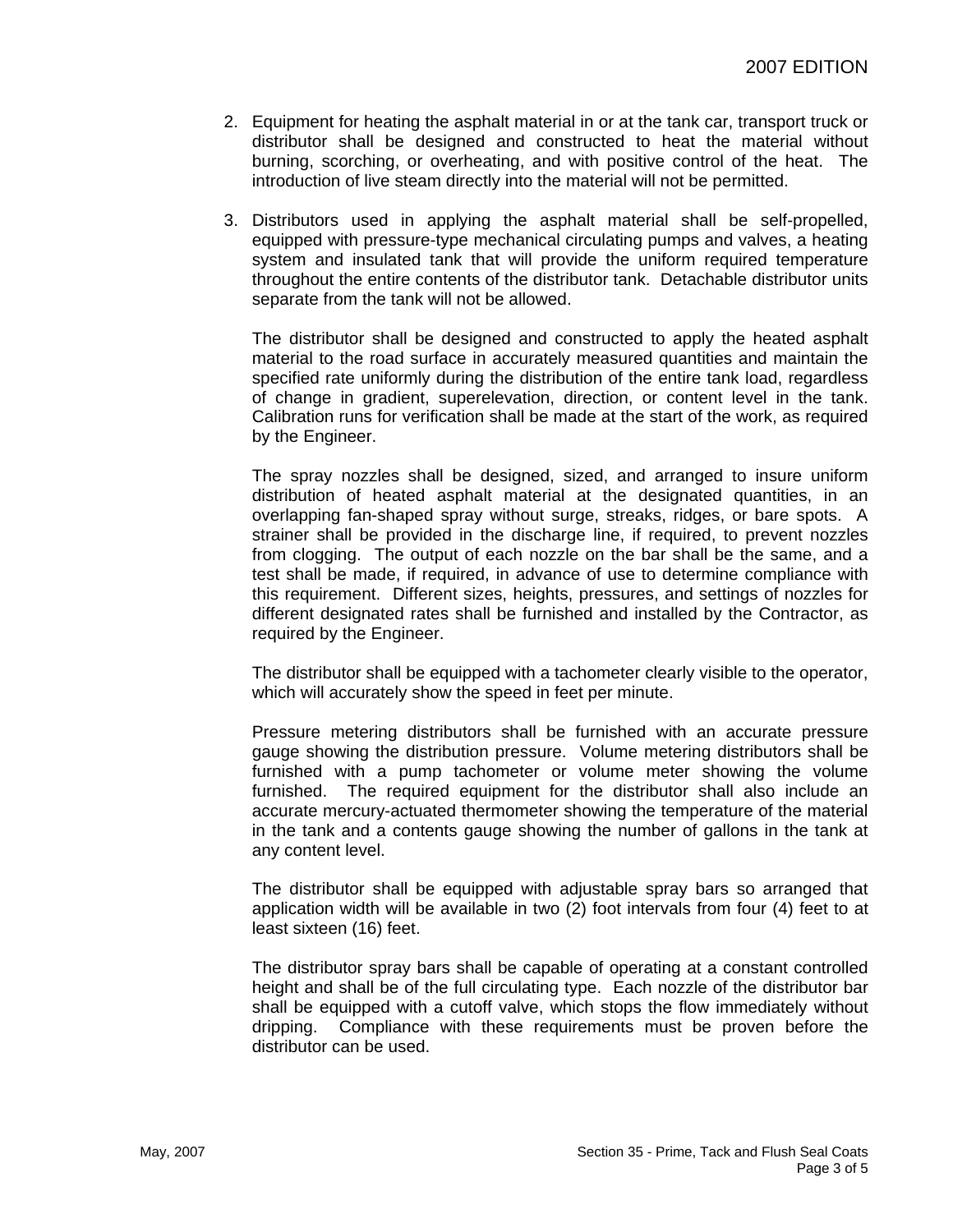D. Surface Preparation:

Surfaces to receive tack and flush seal coats shall be lightly sprinkled with water, if necessary, to prevent excessive fugitive dust emissions, and thoroughly swept with a rotary broom and cleaned of all loose and adhering foreign material. Surfaces to receive a prime coat shall be satisfactorily compacted and cured and, if necessary, lightly sprinkled with water to prevent excessive fugitive dust emissions. Operations shall be in accordance with applicable dust permits.

E. Application of Asphalt:

Adjacent appurtenances shall be protected from the splatter of asphalt. The Engineer will specify the temperature range within which the asphalt shall be maintained at the time of application. Asphalt shall be applied by means of a pressure distributor in a uniform and continuous manner. Specified rates shall be applied unless otherwise ordered by the Engineer.

Unauthorized increases in rates will not be eligible for payment.

The angle of the spray nozzles and the height of the spray bar shall be set to obtain uniform distribution. The distributor shall be traveling at the proper speed when the spray bar is opened. The edges of the spread shall not appreciably overlap. Areas inaccessible to the distributor shall be covered by hand-spray methods. When the distributor is not in operation, it shall be parked off the roadbed or drip pans shall be placed under the spray bar.

Tack shall be applied when the mat has become dirty, or when the mat has been uncovered for more than 24 hours, or when directed by the Engineer.

Tack application ahead of mat laydown shall be limited by job conditions and be subject to approval by the Engineer. Tack application ahead of mat lay down shall not exceed the amount estimated for one day's operation.

Tacked areas, which are unsatisfactory, shall be retacked. Required retacking, which is not the fault of the Contractor will be paid for at the contract unit price for tack asphalt.

F. Traffic Control:

The Contractor shall provide proper flaggers, signs, and barriers to warn, direct, and prevent traffic from getting onto the freshly applied asphalt until it has penetrated or hardened suitably.